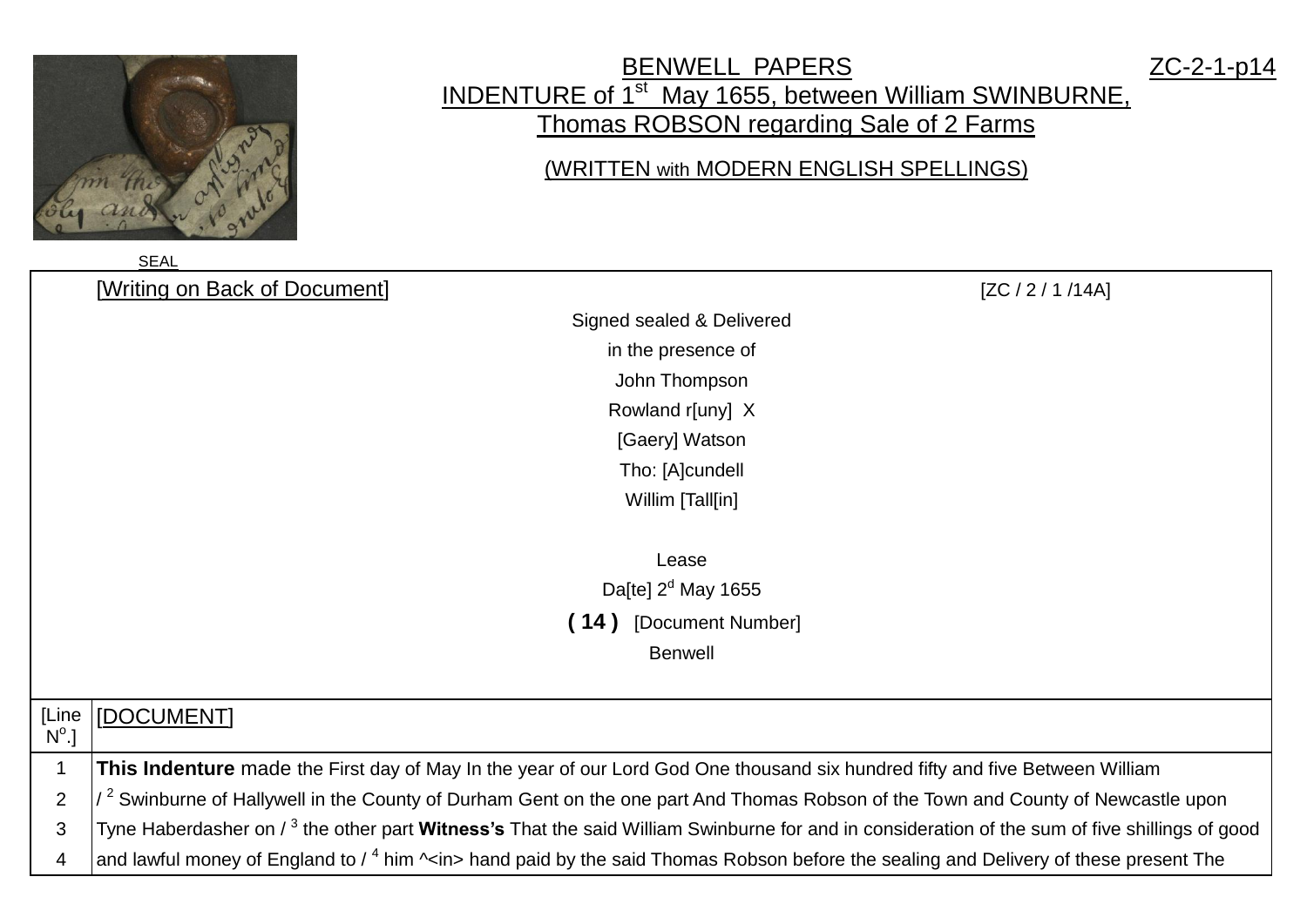| 5              | receipt where of He the said William Swinburne Doth / <sup>5</sup> hereby acknowledge And for diverse other good causes and valuable considerations       |
|----------------|-----------------------------------------------------------------------------------------------------------------------------------------------------------|
| 6              | him the said William Swinburne hereunto especially moving / <sup>6</sup> Has given demised granted bargained and sold And by these present Doth           |
| $\overline{7}$ | give Demise grant bargain and sell unto the said Thomas Robson his / <sup>7</sup> executor administrators and assignee All those his Two Messuages        |
| 8              | Tenement or Freehold Farms with their appurtenances situated lying and being / <sup>8</sup> within the Manor and Lordship of Benwell in the County of     |
| 9              | Northumberland And also all and singular houses edifices buildings barns byers stables / <sup>9</sup> orchard gardens Land arable and not arable          |
| 10             | meadows moors pastures feedings Commons and Common of pasture Wood under-wood mine / <sup>10</sup> quarries waters fishings mills mill Dams               |
| 11             | mulkture of mills rent services royalties privileges profit Commodities hereditamente and / <sup>11</sup> appurtenances whatsoever to the said Two        |
| 12             | Messuages Tenement or Freehold Farms or either of them or any part or parcel of them or either / <sup>12</sup> of them belonging or in any wise           |
| 13             | appertaining Or now or at any time heretofore held or enjoyed therewith as part parcel or member. / <sup>13</sup> thereof or of any part thereof And also |
| 14             | all other the Land Tenement and hereditamente whatsoever of him the said William Swinburne situated lying or / <sup>14</sup> being within the Manor       |
|                | Lordship Town fields or territories of Benwell aforesaid or within the liberties of the same To have and hold The said Two Messuages                      |
| 15             | $1^{15}$ Tenement or Freehold Farms And all and singular other the premisses before by these present given Demised granted bargained or sold              |
| 16             | or mentioned or intended to be hereby given / <sup>16</sup> Demised granted bargained or sold And every part and parcel thereof with their and every of   |
| 17             | their appurtenance unto the said Thomas Robson his Executor administrator and / <sup>17</sup> assignee From the making and sealing of these present       |
| 18             | Indenture unto the full end and term And for and During the whole term of one month from henceforth next / <sup>18</sup> and immediately following fully  |
|                | to be complete and ended In Witness whereof the said parties to these present Indenture have interchangeably set to their hand and                        |
| 19             | $\frac{19}{19}$ seals the day and year first above written //                                                                                             |
| 20             | <b>William Swinburn</b><br>[ZC / 2 / 1 / 14B]                                                                                                             |

## (WRITTEN with OLD ENGLISH SPELLINGS)

| [Writing on Back of Document] | [ZC / 2 / 1 / 14A] |
|-------------------------------|--------------------|
| Signed sealed & Delivered     |                    |
| in the presence of            |                    |
| John Thompson                 |                    |
| Rowland r[uny] X              |                    |
| [Gaery] Watson                |                    |
| Tho: [A]cundell               |                    |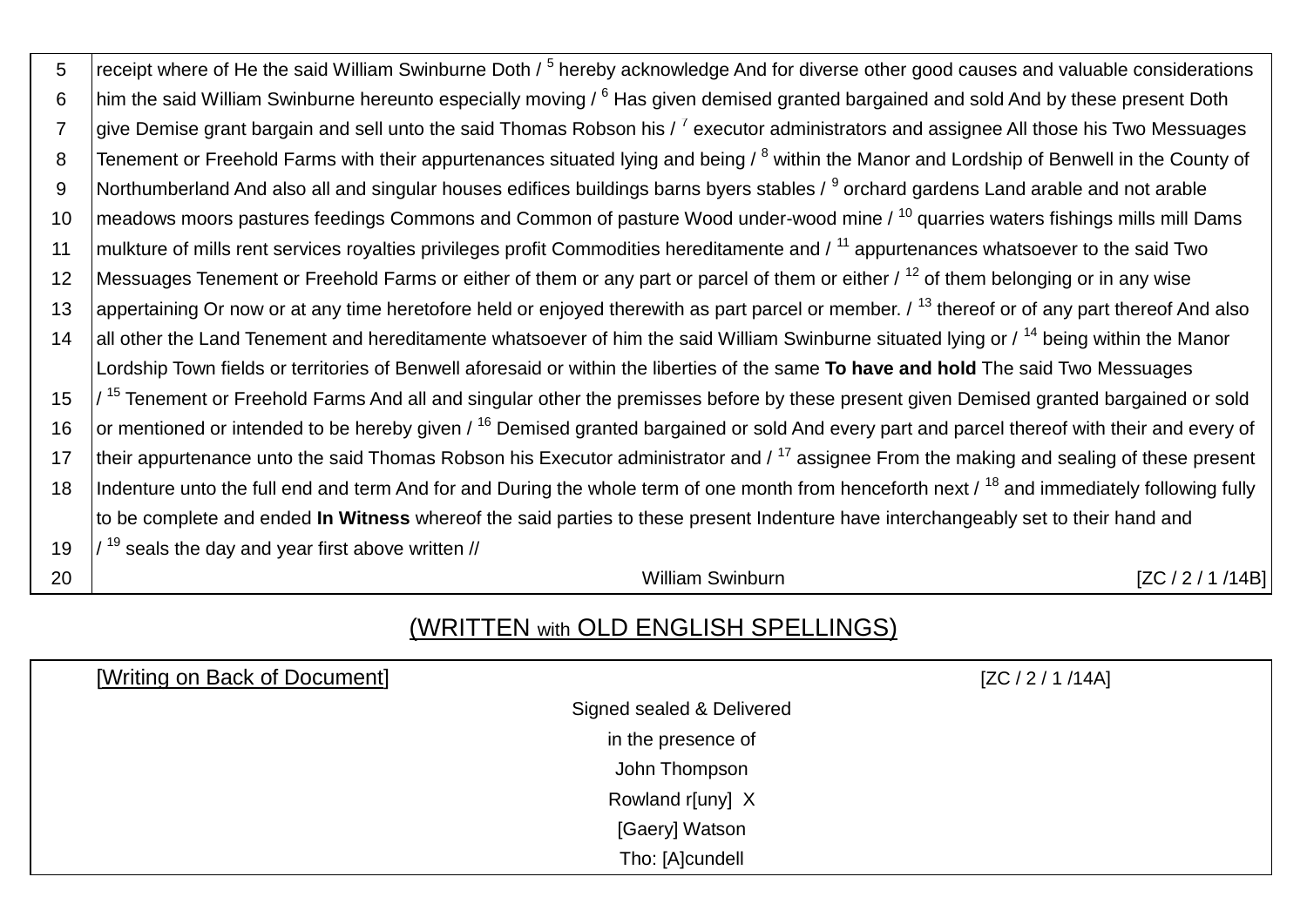|                       | Willim [Tall[in]                                                                                                                                                       |
|-----------------------|------------------------------------------------------------------------------------------------------------------------------------------------------------------------|
|                       | Lease                                                                                                                                                                  |
|                       | Da[te] $2d$ May 1655                                                                                                                                                   |
|                       | (14) [Document Number]                                                                                                                                                 |
|                       | <b>Benwell</b>                                                                                                                                                         |
|                       |                                                                                                                                                                        |
| [Line<br>$N^{\circ}.$ | [DOCUMENT]<br>[ZC / 2 / 1 / 14Bb]                                                                                                                                      |
| 1                     | This Indenture made the First day of May In the yeare of our Lord God One thousand six hundred fiftye and five Betweene William                                        |
| 2                     | Swinbourne of Hallywell in the County of Durham Gent on the one parte And Thomas Robson of the Towne and County of Newcastle vpon<br>tyne Habberdasher on              |
| 3                     | the other parte Witnesseth That the said William Swinbourne for and in consideracon of the sume of five shillings of good and lawfull money<br>of England to           |
| 4                     | him $\sim$ in> hand paid by the said Thomas Robson before the sealinge and Deliverye of these presente The receipte where of Hee the said<br>William Swinbourne Doth - |
| 5                     | heereby acknowledge And for diverse other good causes and valuable consideracons him the said William Swinbourne heerevnto especially<br>$moveinge -$                  |
| 6                     | Hath given demised granted bargained and sold And by these presente Doth give Demise grant bargaine and sell vnto the said Thomas<br>Robson his                        |
| 7                     | executo'e administrato's and assignee All those his Two Messuages Tenemente or Freehold Farmes with theire appurtenances scituated<br>lyeing and beeinge               |
| 8                     | within the Mannor and Lordshipp of Benwell in the County of Northumb'land And alsoe all and singuler houses edifices buildings barnes byers<br>stables                 |
| 9                     | orcharde gardens Lande arable and not arable meadowes moores pastures feedings Com'ons and Com'on of pasture Woode vnderwoode<br>$mynee -$                             |
| 10                    | quarryes waters fisheings mills mill Dams mulkture of mills rente servises royaltyes priviledges profitte Com'odityes hereditamente and -                              |
| 11                    | appurtenances whatsoever to the said Two Messuages Tenemente or Freehold Farmes or either of them or any parte or parcell of them or<br>either                         |